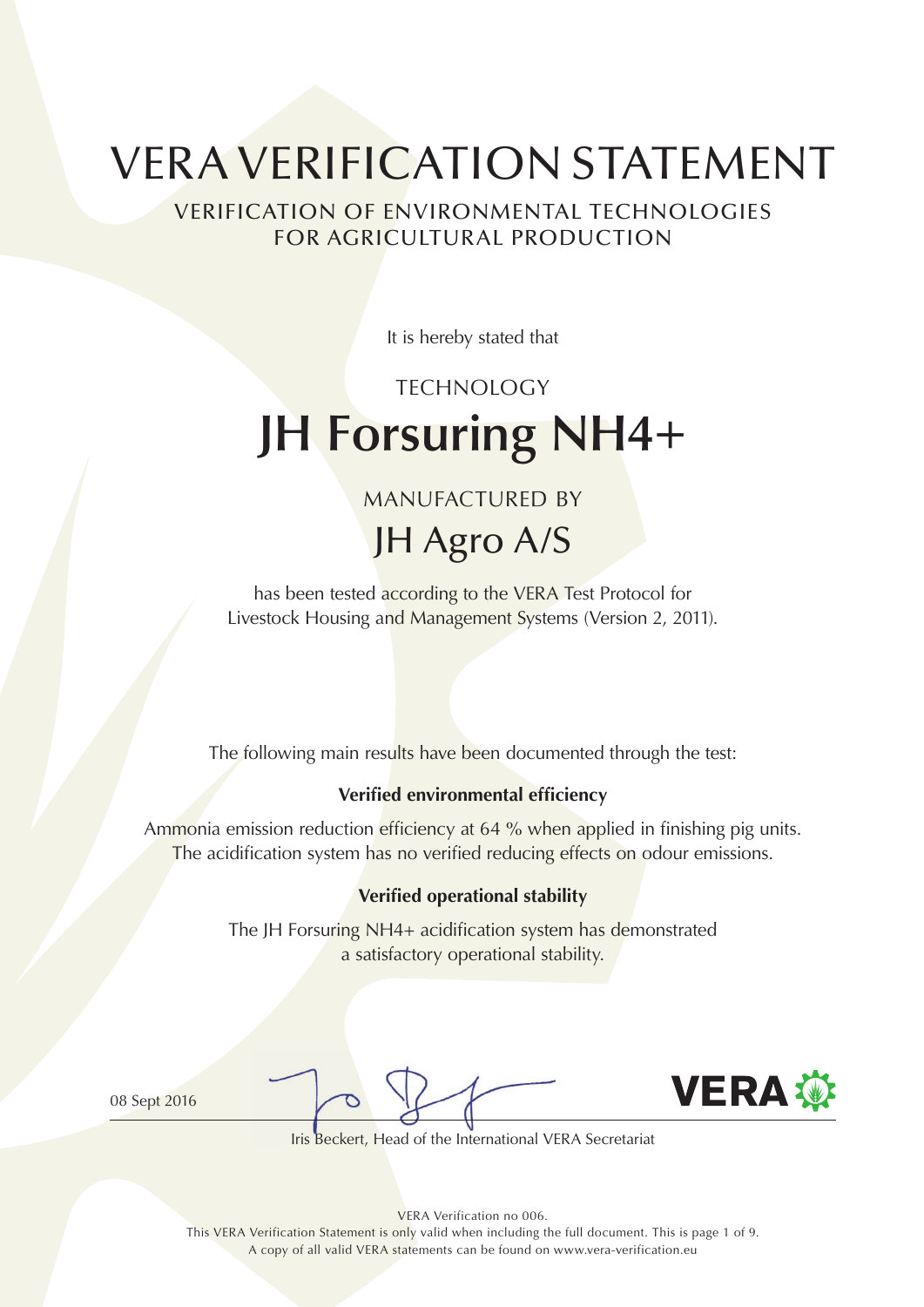### Exemption of liability

The VERA Secretariat does not endorse, certify or approve technologies. VERA verifications are based on an evaluation of the technology performance under specific, predetermined criteria and the appropriate quality assurance procedures.

VERA as a representative for the Danish EPA, the German Federal Ministry of Food and Agriculture and the Dutch Ministry of Infrastructure and Environment makes no expressed or implied warranties as to the performance of the technology and does not certify that a technology will always operate as verified.

The end user is solely responsible for complying with any and all applicable federal, state, and local requirements. Further the end user must be aware that the countries involved in VERA are having different legal requirements which will influence the status and use of this verification statement in each country.

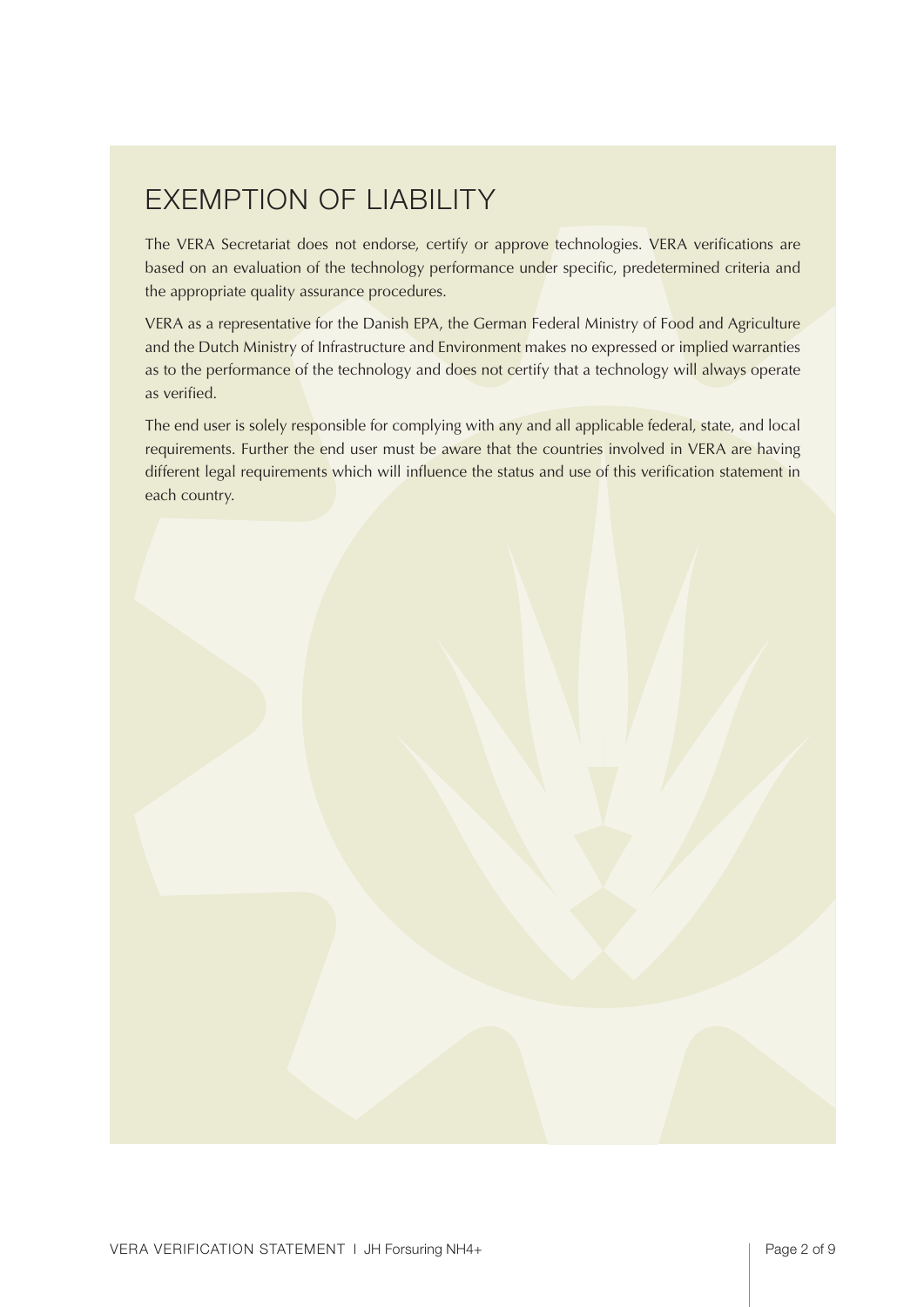# The VERA Organisation

VERA – Verification of Environmental Technologies for Agricultural Production – is a multinational organisation for testing and verification of environmental technologies for agricultural production. VERA is established as a cooperation between the Danish Environmental Protection Agency, the Dutch Ministry of Infrastructure and Environment and the German Federal Ministry of Food and Agriculture.

The purpose of VERA is to enhance a well-functioning market for environmental technologies to increase the environmental protection of agricultural production by substantially accelerating the acceptance and use of improved and cost-effective environmental technologies.

VERA verifies the performance of technologies which are tested according to pre-defined test protocols. A VERA Verification Statement secures validated documentation for the environmental efficiency and operational stability of the technology and is an important step in introducing the technology to the market. Based on information from the test reports, the VERA Verification Statement gives a general and short description of the technology, its principle of operation and the main results and conclusions from the VERA test.

| Technology type       | The acidification system is a batch treatment system where the slurry is removed from<br>the animal house and acidified to a pH of 5.5 and afterwards pumped back to the facility. |
|-----------------------|------------------------------------------------------------------------------------------------------------------------------------------------------------------------------------|
| Applied for           | Reduction of ammonia emissions from pig houses                                                                                                                                     |
| Technology name       | JH Forsuring NH4+                                                                                                                                                                  |
| Company               | JH Agro A/S                                                                                                                                                                        |
| Contact person        | Mogens Christiansen                                                                                                                                                                |
| Address               | Lundholmvej 41, 7500 Holstebro, Denmark                                                                                                                                            |
| Website               | www.jhagro.com                                                                                                                                                                     |
| Phone                 | $+4596326800$                                                                                                                                                                      |
| E-mail                | mc@jhagro.com                                                                                                                                                                      |
| <b>Test institute</b> | Pig Research Centre, Danish Agriculture and Food Council,<br>Axeltory 3, 1609 Copenhagen V, Denmark                                                                                |

### Applicant Data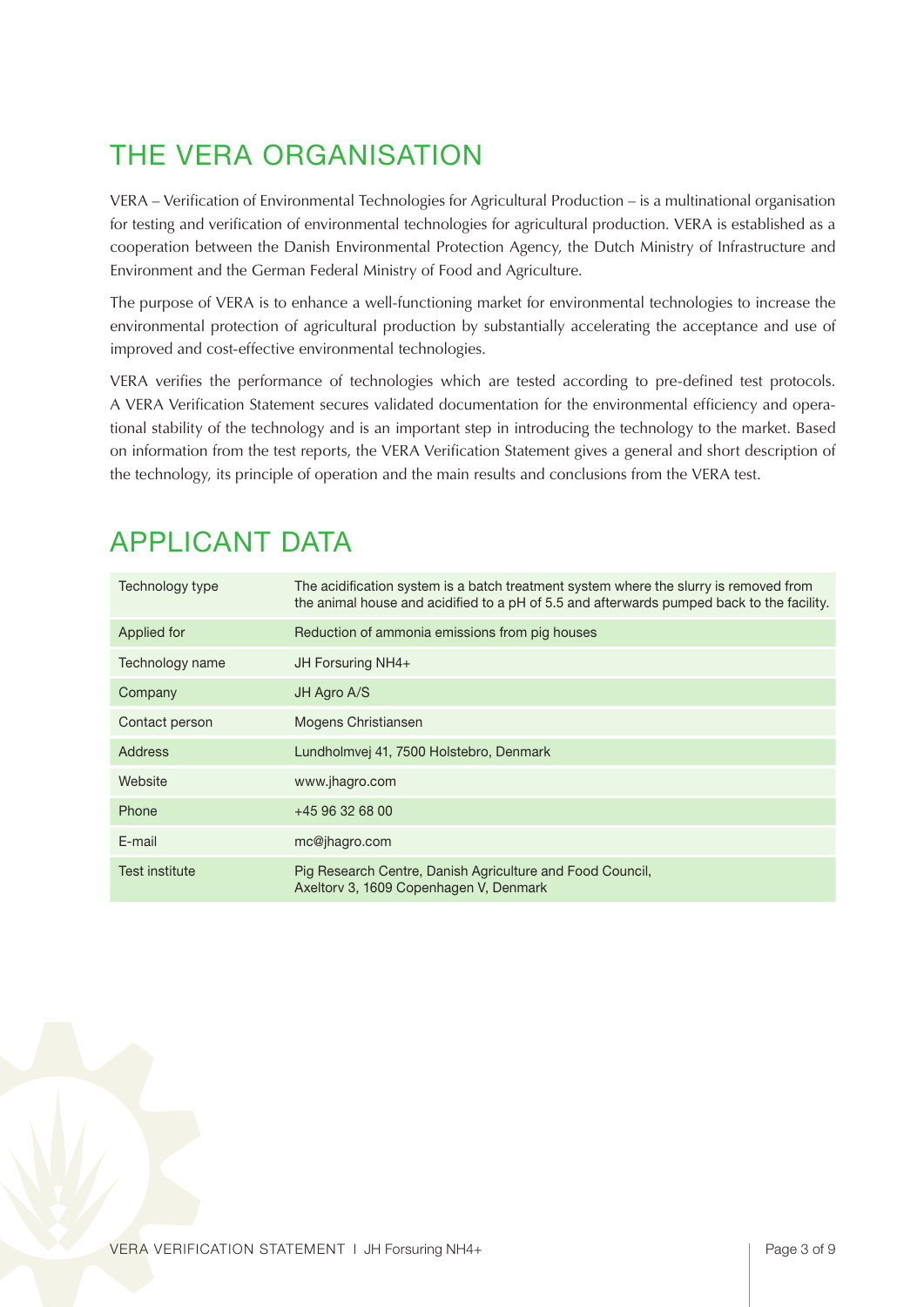### Technology Description

The "JH Forsuring NH4+" acidification system from JH Agro A/S applies concentrated sulphuric acid (96 %) to the manure which lowers the pH of the manure and thereby reduces the emission of ammonia from the manure. The treatment of manure by the "JH Forsuring NH4+" acidification system from JH Agro A/S is performed by flushing the manure once a day from the manure pits inside a pig house to an external process tank where sulphuric acid (96 %) is added under continuous stirring until the pH reaches 5.5. The slurry going in and out of the process tank is measured by flow gauges. The control system is programmed for every section for a defined minimum and maximum quantity of slurry. When the maximum quantity of slurry going out of a section into the process tank is reached, the slurry will be acidified and the difference between minimum and maximum will be pumped to storage. These quantities are measured in  $m<sup>3</sup>$  and can be set individually from section to section and farm to farm.

All processes such as stirring, pumping, addition of sulphuric acid and measurement of pH values are controlled automatically via a control unit and the values logged.

### Test Design

The "JH Forsuring NH4+" acidification system was tested in Denmark by the Danish Pig Research Centre who carried out a case-control test in accordance with the VERA test protocol at two commercial growing/finishing pig production facilities. At both test sites, the test was carried out with two "case (slurry acidification) units" and two "control (untreated) units".

|                                               | <b>Location A</b> |                | <b>Location B</b> |                |
|-----------------------------------------------|-------------------|----------------|-------------------|----------------|
|                                               | <b>Control</b>    | Case           | <b>Control</b>    | Case           |
| Number of pigs                                | $190 \pm 5$       | $191 \pm 5$    | $666 \pm 33$      | $674 \pm 66$   |
| Weight of pigs [kg]                           | $76 \pm 18$       | $76 \pm 18$    | $66 \pm 10$       | $66 \pm 18$    |
| Floor space $[m^2/p]$                         | 0.74              | 0.74           | 0.67              | 0.67           |
| Air volume at max. ventilation $[m^3/p]$ · h] | 119               | 118            | 99[1]             | 102[1]         |
| Height of manure in slurry channels [cm]      | $36 \pm 15$       | $31 \pm 7$     | $26 \pm 8$        | $25 \pm 2$     |
| pH of manure                                  | $7.4 \pm 0.12$    | $5.7 \pm 0.23$ | $7.1 \pm 0.30$    | $5.5 \pm 0.38$ |
| Total-N of manure [kg/t]                      | $3.0 \pm 0.78$    | $4.0 \pm 0.52$ | $3.9 \pm 0.89$    | $4.5 \pm 0.47$ |

*Table 1: Mean and standard deviation of basic parameters of test setup*

[1] = With supplemental air inlets open

The floor in the pens at both test sites consisted of 1/3 drained floor (= concrete slatted floor with max. 10% opening area) and 2/3 slatted flooring. At both test sites the manure was collected in a shallow (50 or 60 cm) pit underneath the floor. The manure pits were emptied by vacuum flushing. The pigs at test site A and B were fed liquid feed according to a norm. At both test sites the indoor climate was controlled by low pressure forced ventilation with wall inlets (site A) or diffuse air inlet through the ceiling (site B) and exhaust outlets mounted in the ceiling.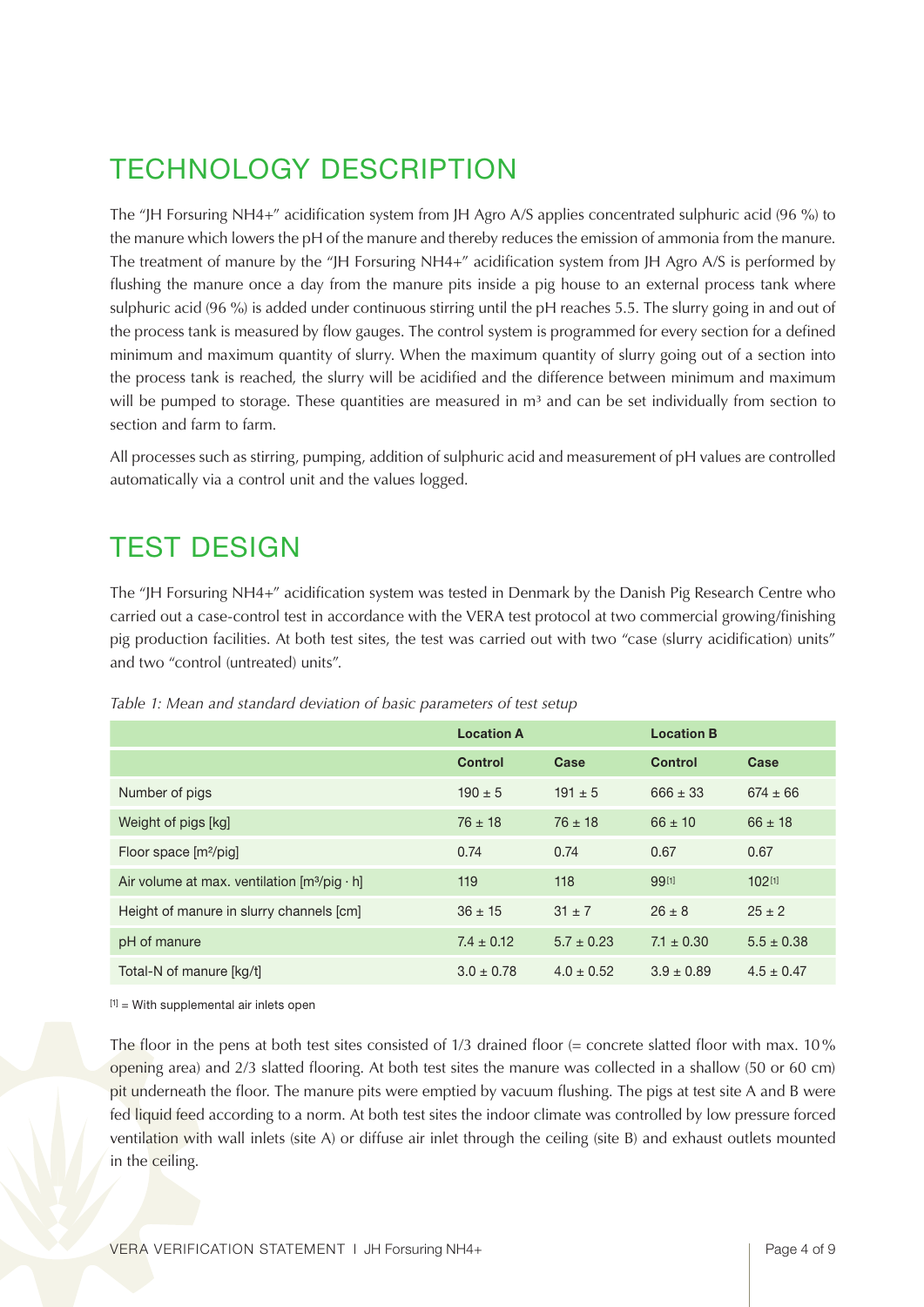The measurements were distributed over the production cycle with an animal weight ranging from 19 kg to 100 kg.

In a preliminary test, the "JH Forsuring NH4+" acidification system was tested at test site A from November 2010 to November 2011. The ammonia emission from the four batches of pigs was measured continuously using electrochemical sensors which are a deviation from the VERA test protocol and thus, were not considered in the evaluation of this verification.

To fulfil the VERA test protocol requirements, supplementary ammonia emission measurements in compliance with the test protocol were performed on 32 measuring days and additional odour measurements on 5 days between June 2012 and May 2013. Odour measurements were taken on eight days in the summer period between July 2010 and October 2010. Since two control units and two experimental units were used during the first test period, only two odour samples were collected in each unit. In the second test period with one control and one experimental unit, three odour samples were collected in each unit on each measurement day.

At test site B the "JH Forsuring NH4+" acidification system was tested in the period from April 2012 to April 2013. Measurements of the ammonia emission in compliance with the test protocol were performed on 48 days between April 2012 and February 2013. Odour measurements were taken on nine days in the summer period and on five days during the rest of the year. On ten measurement days, odour samples were taken in two control units and two experimental units, and therefore only two odour samples were collected in each unit on each measurement day. On four measurement days during the summer period, odour samples were taken in one control and one experimental unit, with three odour samples in each unit.

Measurement of ventilation rates was carried out at test location B using Dynamic Air®, a proprietary flow sensor system developed by SKOV A/S. This method is not approved by the VERA test protocol for livestock housing and management systems (version 2, 2011). However, the test institute carried out an onsite performance test of the novel method using a calibrated fan wheel anemometer covering the outlet in accordance with table 5a of the aforementioned VERA protocol as reference method.

Since the technology was focused on manure treatment no effect on the dust emission was expected, thus dust was excluded in the test.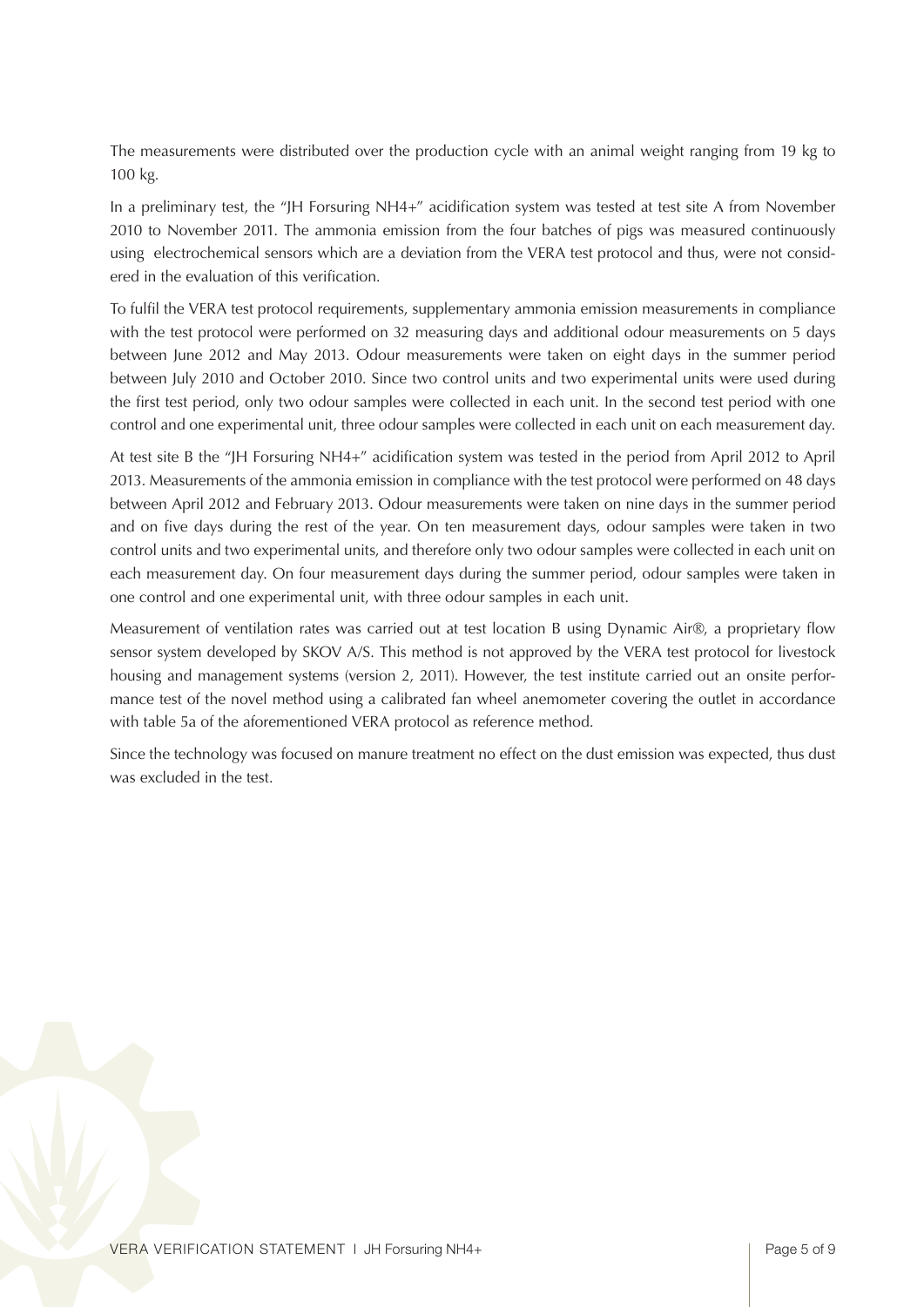### Test Results

### Environmental Efficiency

#### Ammonia

The ammonia emission from the pig units provided with the "JH Forsuring NH4+" acidification system (experimental units) was on average reduced by 64 % compared to the emission from the control units without the system. The measured ammonia emissions based on animal place and year with (experimental unit) and without (control unit) "JH Forsuring NH4+" are presented in table 2.

*Table 2: The ammonia emission measured with INNOVA and a multipoint sampler in the exhaust air from the control and experimental units.* 

| <b>Site</b> | Number of<br>measurement days | <b>Control unit</b> | <b>Experimental unit</b><br>[kg NH <sub>3</sub> / year*animal place] [kg NH <sub>3</sub> / year*animal place] | <b>Reduction rate due to</b><br>the technology [%] |
|-------------|-------------------------------|---------------------|---------------------------------------------------------------------------------------------------------------|----------------------------------------------------|
|             | 32                            | 1.5                 | $0.6***$                                                                                                      | 62.7                                               |
| B           | 48                            | 2.0                 | $0.7***$                                                                                                      | 66.0                                               |

\*\*\* = statistically significant difference  $p < 0.001$  relative to the emission from the control unit

#### **ODOUR**

Odour emissions with (experimental unit) and without (control unit) "JH Forsuring NH4+" are presented in table 3.

*Table 3: The odour emission measured in the exhaust air from the control and experimental units.* 

| <b>Site</b> | <b>Measurement</b><br>period | Number of<br>odour samples | Control unit<br>[OUE/s/1000 kg animal] | <b>Experimental unit</b><br>[OUE/s/1000 kg animal] | <b>Reduction rate due to</b><br>the technology $[\%]$ |
|-------------|------------------------------|----------------------------|----------------------------------------|----------------------------------------------------|-------------------------------------------------------|
| A           | During the year              | 47                         | 97                                     | $69***$                                            | 29                                                    |
| A           | Summer <sup>[2]</sup>        | 20                         | 80                                     | $59***$                                            | 26                                                    |
| B           | During the year              | 52                         | 99                                     | 92 [NS]                                            |                                                       |
| B           | Summer <sup>[2]</sup>        | 32                         | 112                                    | 98 [NS]                                            |                                                       |

\*\*\* = statistically significant difference  $p < 0.001$  relative to the emission from the control unit

 $[N^{\text{SI}}]$  = no statistically significant difference (p > 0.05) relative to the emission from the control unit

 $[2]$  = measured on days with an outdoor temperature of more than 16 °C

At test site A the use of the "JH Forsuring NH4+" acidification system in the experimental unit resulted in a 29% lower odour emission compared with the control unit. On days with an outdoor temperature of more than 16°C, the average odour emission from the experimental units was 26% lower compared to the control unit.

At test site B the odour emission from the experimental units was not significantly lower compared with the control units, neither during the year nor on days with an outdoor temperature of more than 16°C.

According to the VERA test protocol the results from the lowest effect should be considered to represent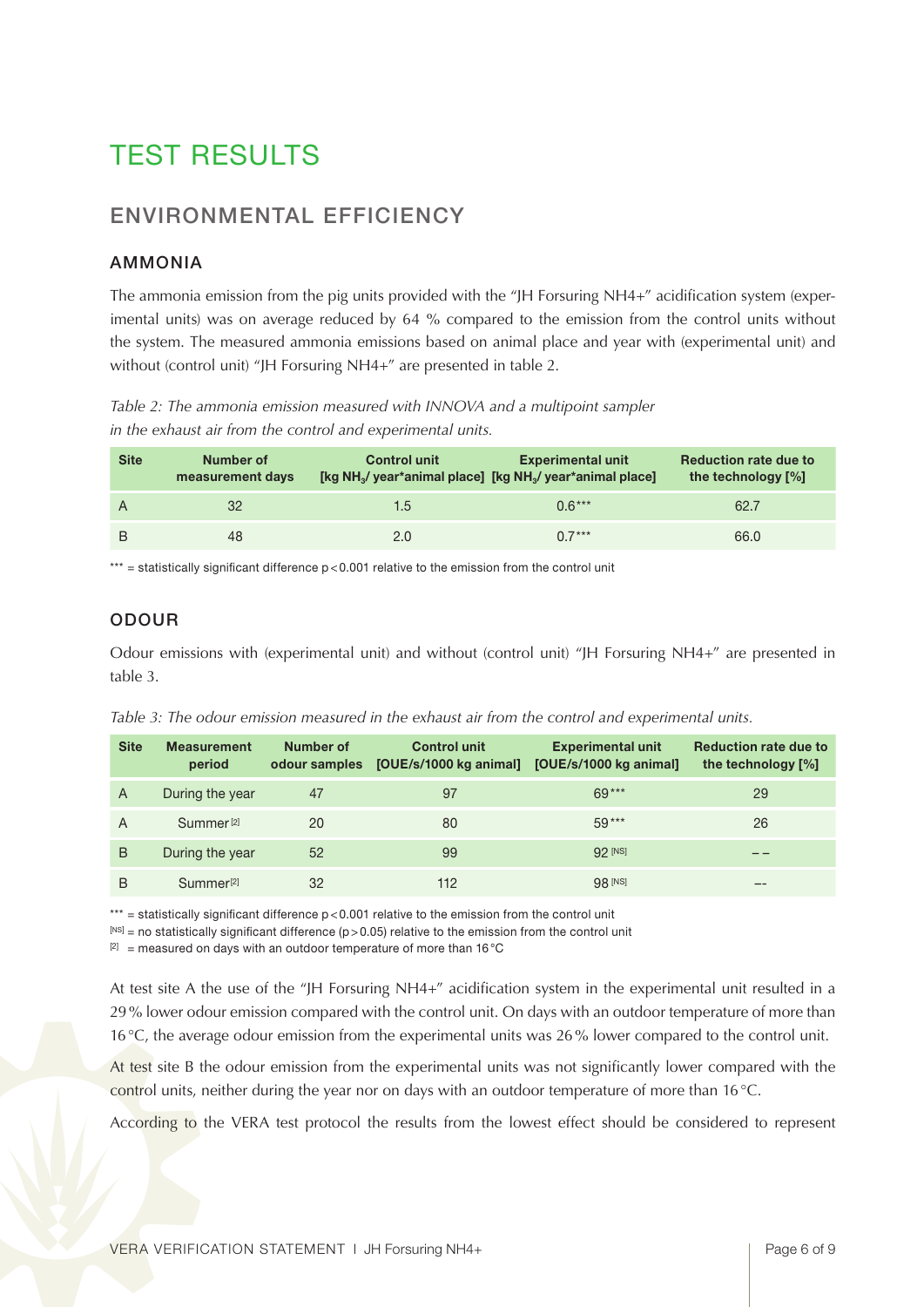the system effect in cases where farm interactions occur. Thus, the technology cannot be ascribed an odour reducing effect.

### Operational Stability

The test proved that the acidification system had satisfying operational stability. The "JH Forsuring NH4+" acidification system is delivered with a complete user manual, which describes relevant directions for system operation, maintenance and safety.

Although the acidification system is equipped with an automatic control and logging system, service and maintenance shall be carried out in accordance with the instructions from JH Agro A/S. The "JH Forsuring NH4+" acidification system shall be inspected at least every 6 months.

Particularly, the following issues shall be observed regularly as described in the user manual:

- **>** pH level: the user shall monitor and register the pH level
- **>** Control and remedy alarms
- **>** Use of sulphuric acid: the user shall monitor and register the amount of sulphuric acid used per kg ammonia
- **>** Control of sulphuric acid leftovers in tank
- **>** Control of fluids via viewing window placed on the external hull of the tank

Repair work was carried out on the acidification system by JH Agro A/S on three days during the test period at location A and on five days on location B which took 9 hours in total. Since the "JH Forsuring NH4+" acidification system only runs once a day, none of the problems was so serious that the acidification systems were inoperative. During the emission measurements the system uptime was 99 %, at test location A even 100 %.

An accumulation of manure in the slurry channels or any other negative effect on the performance of the slurry channel system was not observed.

### Identified Side Effects

An increased hydrogen sulphide concentration was observed when the daily flushing of the manure took place during treatment of the manure. The higher H<sub>2</sub>S levels lasted less than 1 hour per day. To prevent any risks for the user, the stirring of the slurry is done outside the animal house in the process tank which is equipped with decals warning against  $H_2S$ .

However, the total hydrogen sulphide emission per hour and pig was significantly lower in the experimental units with the acidification system in place than in the control units.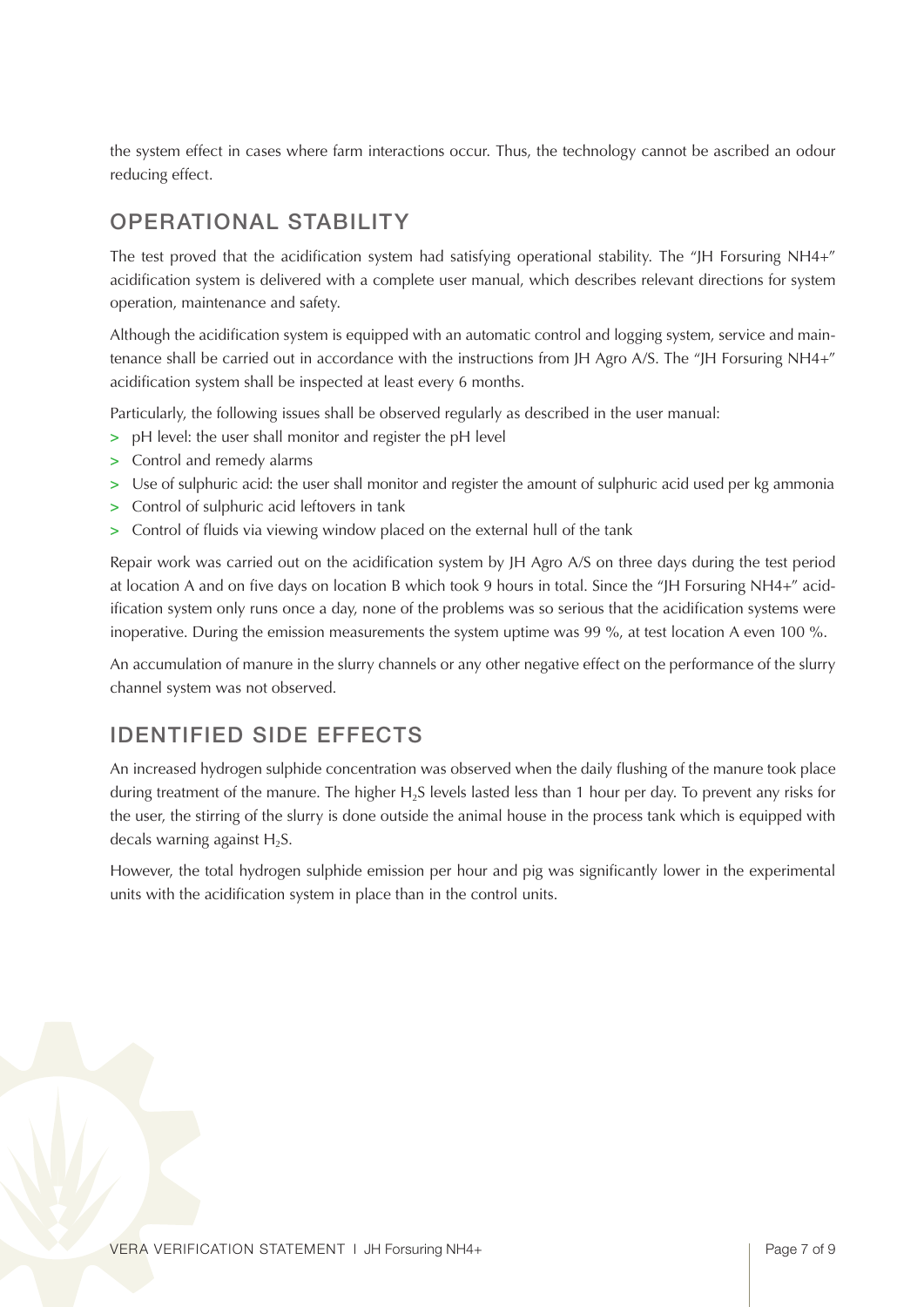## Additional Results

During the test periods the consumption of sulphuric acid varied between 5.8 (test site B) and 7.1 (test site A) kg per produced pig at the two test locations. The total electricity consumption of the acidification system reached around 1.5 kWh per produced pig.

### Additional Information

In order to prevent corrosion in the manure channels the manufacturer JH Agro A/S suggests a concrete quality corresponding to a moderate environmental class (DS/EN 206 + DS 2426).

### Test Institute

**Pig Research Centre (VSP) Danish Agriculture and Food Council** Axeltorv 3 1609 Copenhagen V Denmark Phone: +45 3339 4000 vsp-info@lf.dk